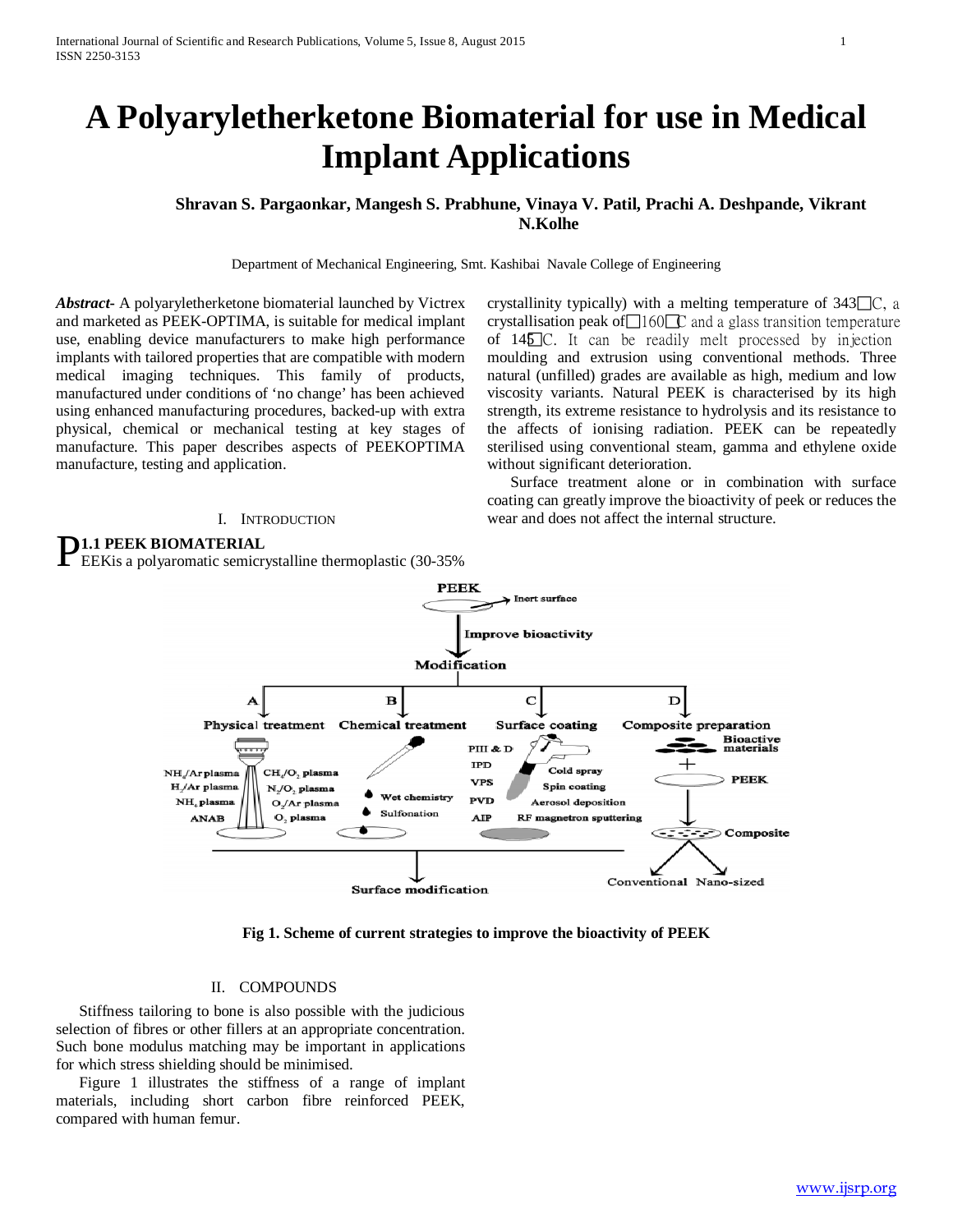

**Fig 2. Implant material stiffness in comparison to human femur**

 With injection moulded carbon fibre reinforced PEEK at more conventional fibre concentrations promising results have been achieved as the bearing surface in an acetabular cup application with lower wear rates and lower maximum stress/yield stress ratio's reported compared with air-irradiated UHMWPE

| <b>Property</b> | 20% | 25% | 30% |
|-----------------|-----|-----|-----|
| Tensile         | 200 | 209 | 228 |
| Strength        |     |     |     |
| Flexural        | 288 | 290 | 324 |
| Strength        |     |     |     |
|                 |     |     |     |
| Flexural        | 15  | 17  | 19  |
| Modulus         |     |     |     |
|                 |     |     |     |
| Notched Impact  | 11  | 9   | 9.5 |
| Strength        |     |     |     |
|                 |     |     |     |

 Considerably increased strength and stiffness is apparent as compared with natural unfilled material, as would be expected in common with other fibre/polymer systems.

### III. PHYSICAL PROPROPTIES – RESISTANCE TO CHEMICAL ENVIRONMENT AND STERILIZATION

#### **2.1 BASIC PROPERTIES**

 Some key basic mechanical properties for natural unfilled PEEK-OPTIMA LT are given in Table 2

**Table 2.Basic Mechanical Properties of PEEK**

| <b>Property</b> | <b>Test Method</b> | <b>Units</b> | <b>Value</b> |
|-----------------|--------------------|--------------|--------------|
| Tensile         | <b>ISO 527</b>     | MPa          | 97           |
| Strength        |                    |              |              |
| Flexural        | <b>ISO 178</b>     | <b>MPa</b>   | 170          |
| Strength        |                    |              |              |
| Flexural        | <b>ISO 178</b>     | GPa          | 4.1          |
| Modulus         |                    |              |              |
|                 |                    |              |              |

#### **3.1 CYTOTOXICITY TESTING**

 PEEK-OPTIMA LT1 and LT2 test specimens were extracted (light protected) with dimethylsulfoxide (DMSO) in complete cell culture medium (DMEMFBS) for 7 days at 37ºC. A surface area to volume ratio of 9cm2/ml 1.5% DMSO in DMEM-FBS was used.

 Control samples were prepared (7.5% v/v DMSO positive control and 1.5% DMSO in DMEM-FBS incubated at 37ºC for 7days negative control). Suspensions of L 929 mouse cells were then added to controls and different concentrations of extract and these were incubated for 72hrs at 37ºC. The protein content of each sample was measured using a colorimetric assay method. There was found to be no inhibition of L-929 cell proliferation. The results from this study indicate that there is no release of substances in cyotoxic concentrations from either sterilised or nonsterilised PEEK-OPTIMA and this is true for all of the sterilisation methods used.

 Biostability has been investigated using similarly prepared specimens, sterilised with gamma radiation, co-incubated on a confluent L929 monolayer cell culture for 11 weeks before testing and afterwards examined for the release of cytotoxic substance in L-929 culture as described. Worst case conditions compared to actual standard requirements were used to characterise the material solubility and to ensure high sensitivity detection of toxic leachable substances on a cellular level. (Maximum dose 75,9kGy, 7 days extraction time, high surface area to volume ratio and organic solvent was added to extraction medium). No release of substances in cytotoxic concentrations was observed, confirming the stability of this material*.*  Implantation tests to demonstrate long-term biostability with preaged PEEK-OPTIMA LT test specimens are ongoing. Interim 3 month implantation results indicate that the biological response is similar to implant grade UHMWPE.

 Further biological effects, which depend on design, surface properties, material/tissue, and material/material interactions are not covered by this assessment and shall be evaluated by the manufacturer of the final device based on clinical application.

### **3.2 CHEMICAL ANALYSIS**

 The results of our chemical analysis, undertaken by a leading independent testing laboratory, confirm the inert properties of PEEK-OPTIMA™ LT. We can show using simulated-use extraction in ethanol-water 1:20 at 40ºC for 72hrs that the daily dose of leachable ingredients and leachable substances is below  $0.1\Box$ g/g (detection limit of the analytical equipment used). An analysis of the total amount of *potentially* leachable substances, measured using gas chromatography of an organic solvent extract, obtained at high temperature, indicates there is no evidence that any harmful ingredients are contained in PEEK which may be released during lifetime exposure.

 Sterilisation has no impact on the material solubility and the EtO residues are within the limits specified in ISO 10993-7, even following 3 times repeated sterilisation.

 Victrex plc holds at the Food and Drug Administration (FDA) Drug and Device master-files (DMF) solely for PEEK polymer. These data are in addition to USP VI and toxicity reports of substances used in the manufacture contained in the drug and device masterfiles. Device manufacturers may consult the FDA with permission from Victrex plc to get access to these data.